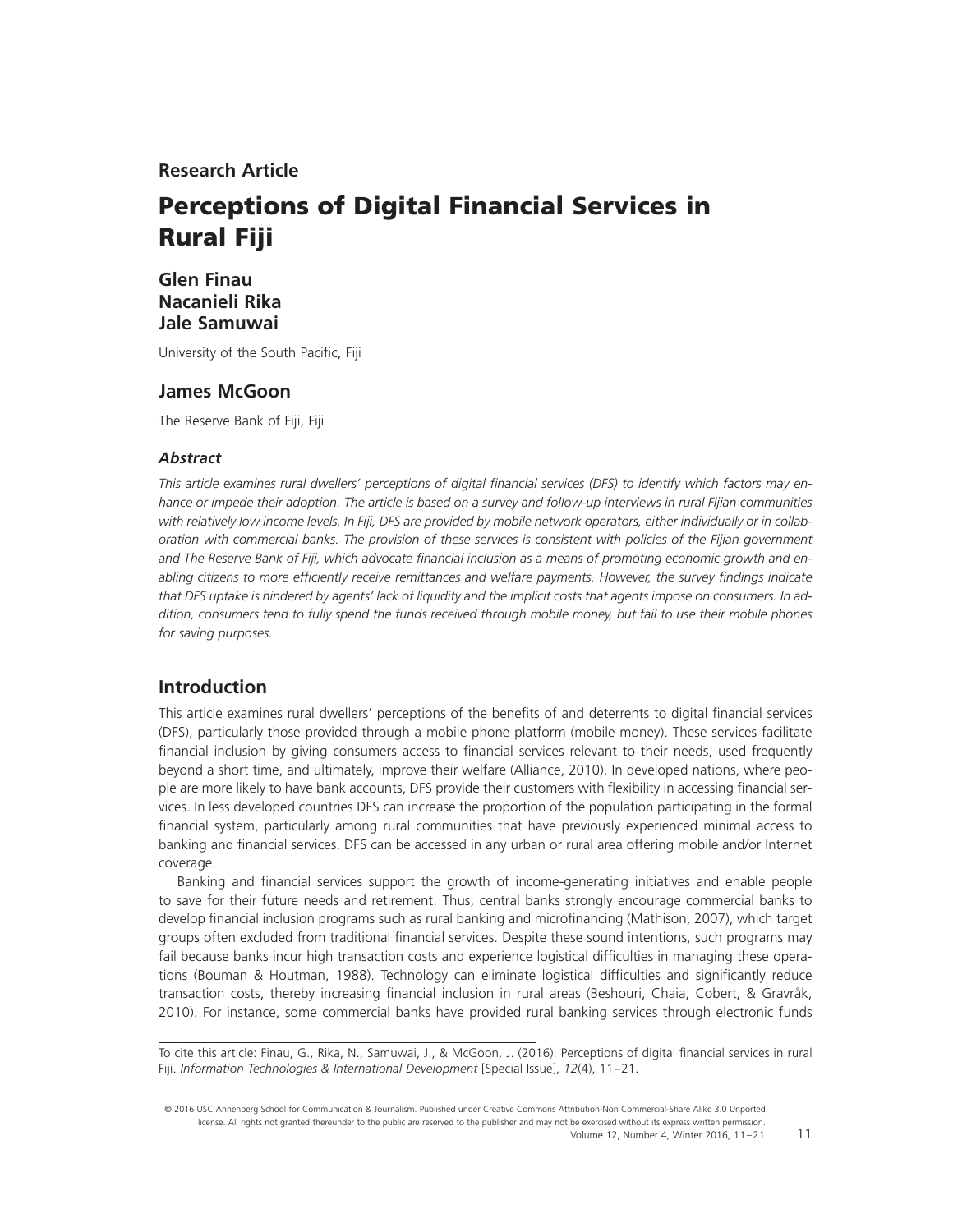transfer using point-of-sale technology hosted by retail businesses operating in rural communities. More recently, commercial banks have responded to the pervasive use of mobile and Internet technology by providing DFS in partnership with mobile network operators (MNOs).

Although mobile phones were originally designed for communication, they have evolved to incorporate other functions, ranging from entertainment, education, and time management to the dissemination of news and weather reports. Mobile phones are widely used because they are readily acquired at affordable prices without the need for the installation and connection services associated with conventional telephones (i.e., landlines). Mobile phones' advanced functionality and technological capacity create an alternate platform for financial transactions, and this has enabled telecommunication companies to offer some services traditionally provided by commercial banks. One of the most successful DFS systems using mobile phones is M-PESA, which was launched by Safaricom in 2007. M-PESA gained popularity in Kenya as a cheap, convenient, and safe medium for urban migrants to transfer money to family members in rural areas. It is used by 60% (13.3 million) of Kenya's population, and the number of annual transactions on the M-PESA network exceeds the number of global transactions by Western Union money transfer. M-PESA has also been launched in other African, Asian, and European countries, with varying degrees of success (Kendall, Maurer, Machoka, & Veniard, 2011).

This article presents survey data from Fiji, which is the second-largest economy in the South Pacific and one of the first Pacific Island countries to introduce mobile money. Previous studies on mobile money in developing countries have examined nations such as Haiti and Kenya (Horst & Taylor, 2014; Hughes & Lonie, 2007; Singh, 2013). Unlike these countries Fiji has a relatively well-developed banking infrastructure, with six commercial banks of which five are multinationals.<sup>1</sup> Most of these banks have already implemented mobile banking initiatives or are in the process of doing so. Fiji's central bank, The Reserve Bank of Fiji, has used national financial inclusion strategies to advocate for mobile money in general as well as the deployment of mobile money initiatives for unbanked rural dwellers. In this regard it has worked closely with commercial banks, MNOs, and other development partners such as the Pacific Financial Inclusion Programme.<sup>2</sup>

This article extends the literature by examining perceptions of mobile money among rural communities in a small island developing state and specifically considers the impact of financial literacy training. The article also includes a literature review of mobile money, the context and design for the study, analyses of findings disaggregated by demographic factors, and a summary of practical implications.

## **Mobile Money Adoption in the Developing World**

This section reviews four themes examined in the literature on mobile money, including mobile money ecosystems (Jenkins, 2008); consumer adoption (Duane, O'Reilly, & Andreev, 2014; Jaradat & Al-Mashaqba, 2014; Mas & Morawczynski, 2009; Medhi, Ratan, & Toyama, 2009); the nexus between mobile money and economic development (Abraham, 2007; Aker & Mbiti, 2010; Jack & Suri, 2011); and legal, security, and regulatory issues (Chatain, Zerzan, Noor, Dannaoui, & de Koker, 2011; Hughes & Lonie, 2007; Maurer, 2008).

Mobile money ecosystems create the platform for mobile transactions and these ecosystems use a currency known as mobile money (or m-money; Hughes & Lonie, 2007). Mobile money allows consumers to store electronic value in a mobile wallet on their mobile phone. Mobile phone companies tend to be "young and fast moving," unlike banks, which are "old, traditional, conservative, and slow moving" (Hughes & Lonie, 2007, p. 64). Characteristically, mobile phone companies constantly enhance their suite of financial products and rapidly introduce them across their global networks (Donner & Tellez, 2008). Mobile money ecosystems now facilitate the purchase of bus tickets, groceries, prepaid airtime, and micro-insurance<sup>3</sup> (Jenkins, 2008). In many countries, mobile subscribers can use mobile money for a wide range of transactions, including bill payments, domestic and international remittances, loan receipts and repayments, and payroll deposits.

<sup>1.</sup> ANZ (domiciled in Australia), Westpac (domiciled in Australia), Bank of the South Pacific (domiciled in Papua New *Guinea), Bank of Baroda (domiciled in India), and BRED Bank (domiciled in France).*

*<sup>2.</sup> Cofunded by AusAID and the UN Development Programme.*

<sup>3.</sup> Microinsurance relates to insurance specifically provided to people with low-income levels.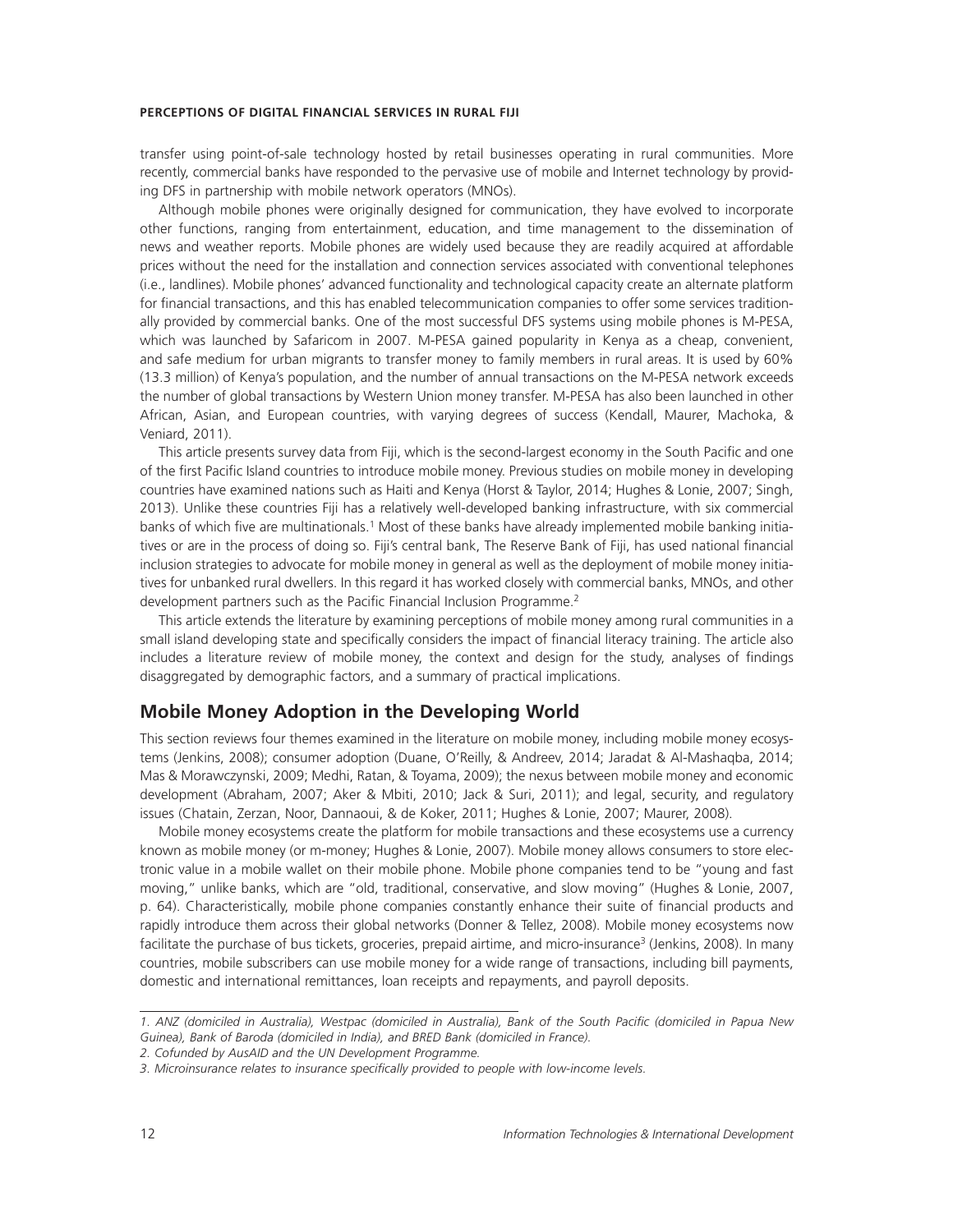The identified factors that enhance or impede the adoption of mobile money are as follows. Consumers are more likely to adopt mobile money if they trust the mobile money ecosystem, have been exposed to mobile phones from a young age, and encounter positive experiences with mobile money agents. Consumers are unlikely to use mobile payment systems unless they perceive them as safe and reliable. An Irish study found that trust was "the most powerful factor influencing consumers' willingness to use Smart Phones to make m-Payments" (Duane, O'Reilly, & Andreev, 2014, p. 319). Moreover, younger consumers who have grown up with mobile technology may be more receptive to using mobile money than older consumers. This view is supported by a Jordanian study of undergraduate university students that found 62% of respondents were willing to make purchases using their mobile phones (Jaradat & Al-Mashaqba, 2014).

Retail agents play a pivotal role in promoting consumer adoption by marketing mobile money services. In Kenya, Safaricom closely monitors the retail agents to ensure that consumers receive a positive experience, which could increase their disposition to conduct further transactions and to ensure that retail agents maintain sufficient liquidity to satisfy consumers' withdrawal requests (Ngugi, Pelowski, & Ogembo, 2010). In addition, Safaricom leverages its own brand image by instructing agents to remind consumers that all transactions were with Safaricom and not with the agent (Mas & Morawczynzski, 2009). However, despite the benefits associated with mobile money, agents may lack sufficient incentives to promote it. For example, a major impediment for mobile money agents in the Philippines is the smaller commission they receive for mobile money transactions than for selling airtime. Moreover, consumers lack trust in mobile money agents because they do not always pay out the full amount sent to recipients (Pickens, 2009).

Mobile money does offer rural and economically marginalized communities an affordable way to access formal financial services (Hughes & Lonie, 2007). This is particularly pertinent in developing countries where rural dwellers may be financially reliant on remittances from family members and relatives who work in urban centers or reside overseas. Although remittances represent a significant portion of income for some rural dwellers, these communities have traditionally experienced significant challenges in accessing financial services. Mobile money may alleviate these challenges by reducing the time and costs associated with receiving remittances, although the benefits are countered by implicit costs to the sender. Kusimba, Chaggar, Gross, and Kunyu (2013) found that in Kenya the ease of transferring funds by mobile money led to increased financial demands for remittances from relatives and others.

Mobile money can also contribute to broader economic development (Aker & Mbiti, 2010), especially where financial exclusion has disadvantaged the poor by restricting their participation in the formal economy (World Bank, 2007). This is particularly important in poorly organized markets that consist of small-scale producers who cannot afford large investments in information and communication technology. For instance, mobile phones provided fisherfolk in Indian communities with an efficient way to communicate with buyers, ultimately enhancing the productivity of their microenterprises (Abraham, 2007).

The role of regulatory frameworks for mobile money systems for many developing countries has led to the implementation of national policies aimed at increasing access to banking and financial services. However, consumers may revert to informal financial systems if regulatory frameworks are overly burdensome (Chatain et al., 2011), for example, when consumers are required to provide photographic identification when registering for mobile money. Such requirements may prohibit people (particularly in remote areas) from accessing the financial system, particularly in countries where personal identity documents lack photographs and a significant portion of the population has no formal address. These challenges highlight the need for regulations that are contextual and flexible and are phased in gradually. Regulators can create the space for experimentation and, as experience accumulates, build the policy frameworks needed to encourage further growth (Jenkins, 2008).

While most previous studies have been conducted in emerging African and Asian economies, including early adopters such as Kenya, little research has been conducted in Pacific Island countries, which are among the fastest adopters of digital technology. This article addresses that gap through a study of Fiji's mobile money environment. In addition, previous studies have not considered how mobile money adoption is impacted by financial literacy training provided by banks, nongovernmental organizations, and registered training providers such as schools and universities. Financial literacy training may address attitudes, behavior, knowledge, and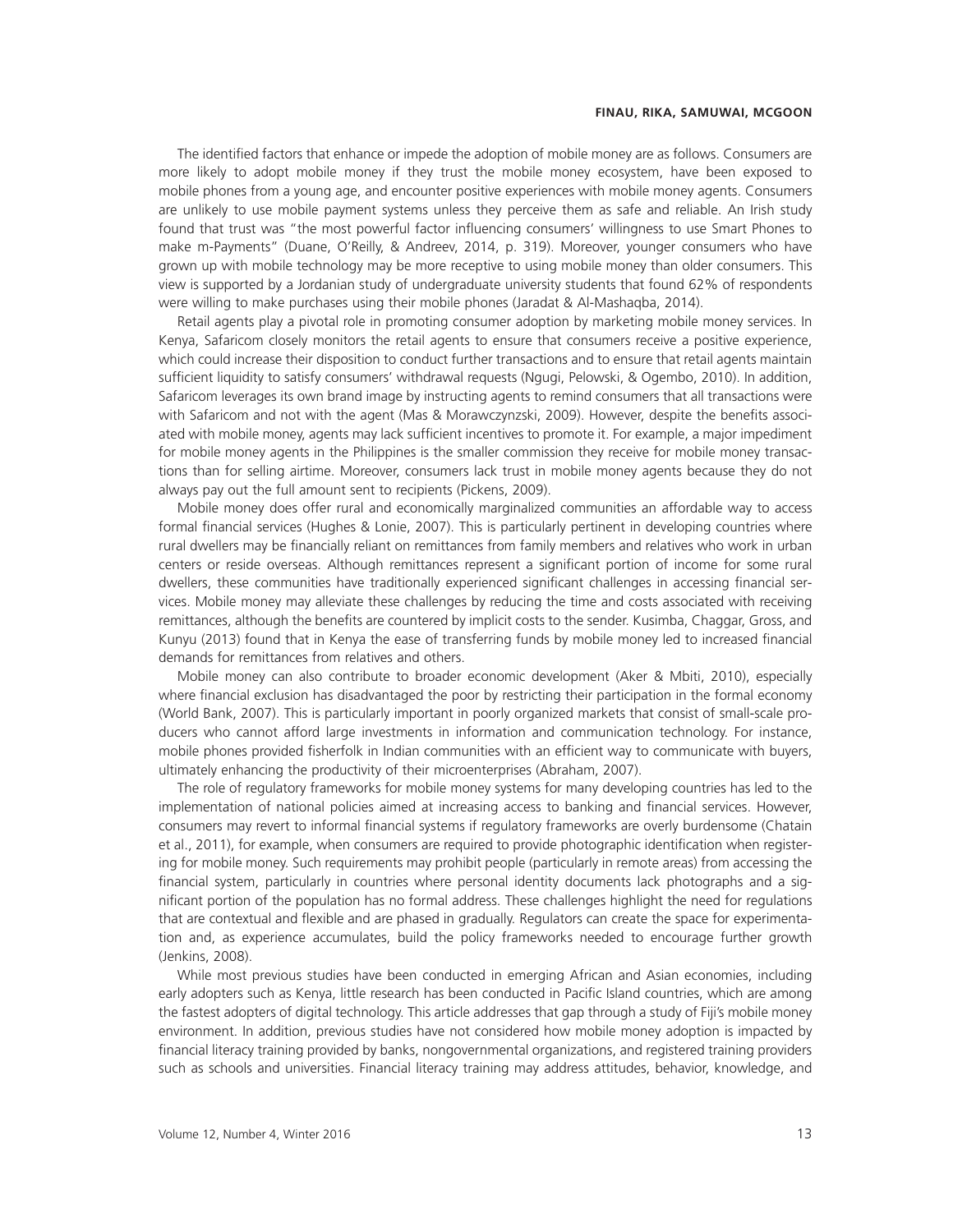

*Figure 1. Map of Vanua Levu, showing its three provinces.*

skills in various areas, including budgeting, expenditures, savings, and setting financial goals. It could help consumers effectively select and use financial services, irrespective of whether they are provided through digital or nondigital platforms.

# **Background and Context**

The revolution in mobile technology has significantly transformed the financial landscape, prompting

banks to provide financial services through digital platforms (Prakash & Gounder, 2007). In Fiji the number of people who own a mobile phone far exceeds those with a bank account (Cave, 2012). Mobile money is primarily facilitated by three MNOs (Vodaphone, Digicel, and Inkk), which collectively reach an estimated 90% of Fiji's population (Rika, Finau, & Samuwai, 2015). Banks are leveraging MNOs' reach to enhance their own banking services to rural areas.

The largest MNO in Fiji is Vodafone, with a share of the mobile network estimated at 88%. Vodafone's nearest competitor is Digicel, and the third operator is Inkk mobile, a low-cost mobile network that uses Vodafone's network. In 2010, Vodafone launched Fiji's first mobile money service, known as M-Paisa. Based on the Kenyan M-PESA, M-Paisa was initially conceived as facilitating loan disbursements and repayments from microfinance institutions such as South Pacific Business Development, but later evolved to include utility bill payments. M-Paisa enables rural dwellers to receive loans (Sathye, Prasad, Sharma, Sharma, & Sathye, 2014), welfare allowances (Leonard, 2011), and salary payments. Vodafone also facilitates foreign remittances in collaboration with World Remit. In 2011, Digicel introduced its own mobile money product, called Digi Money. Like M-Paisa, Digi Money offers a wide range of services, including overseas money transfers (through KlickEx) as well as domestic and international bill payments. Although foreign remittances feature prominently in Pacific economies (Jayaraman, 1996), the cost of remittances has been expensive relative to other regions (Brown & Leeves, 2007; Jayaraman, Choong, & Kumar, 2011). However, international transfer services have significantly reduced the cost of sending and receiving money (Singh, 2013).

# **Design**

Although approximately 310,000 customers (51% of Fiji's adult population) have activated their mobile money accounts, activity rates remain low (Sathye et al., 2014). Hence, it is important to examine the deterrents to uptake of mobile money in rural areas, which account for almost half (49.2%) of the total population (Narsey, 2014). The research is based on Fiji's second-largest island, Vanua Levu, because of its relatively large rural population and limited economic development, which are both targeted through financial inclusion strategies. Compared to the main island (Viti Levu), Vanua Levu remains underdeveloped, with a large (63.2%) rural population that relies heavily on subsistence farming. The map in Figure 1 shows Vanua Levu and its three provinces.

Data were collected through a survey of 101 participants drawn from rural areas in the provinces of Bua, Cakaudrove, and Macuata. The research sites within each province were selected based on proximity to mobile money agents. The survey captured general demographic data and information on how consumers used mobile money. It also examined perceptions of benefits and deterrents to using mobile money. The survey was administered by two research assistants who conducted follow-up interviews with mobile money users. The survey and follow-up interviews were designed to address these research questions: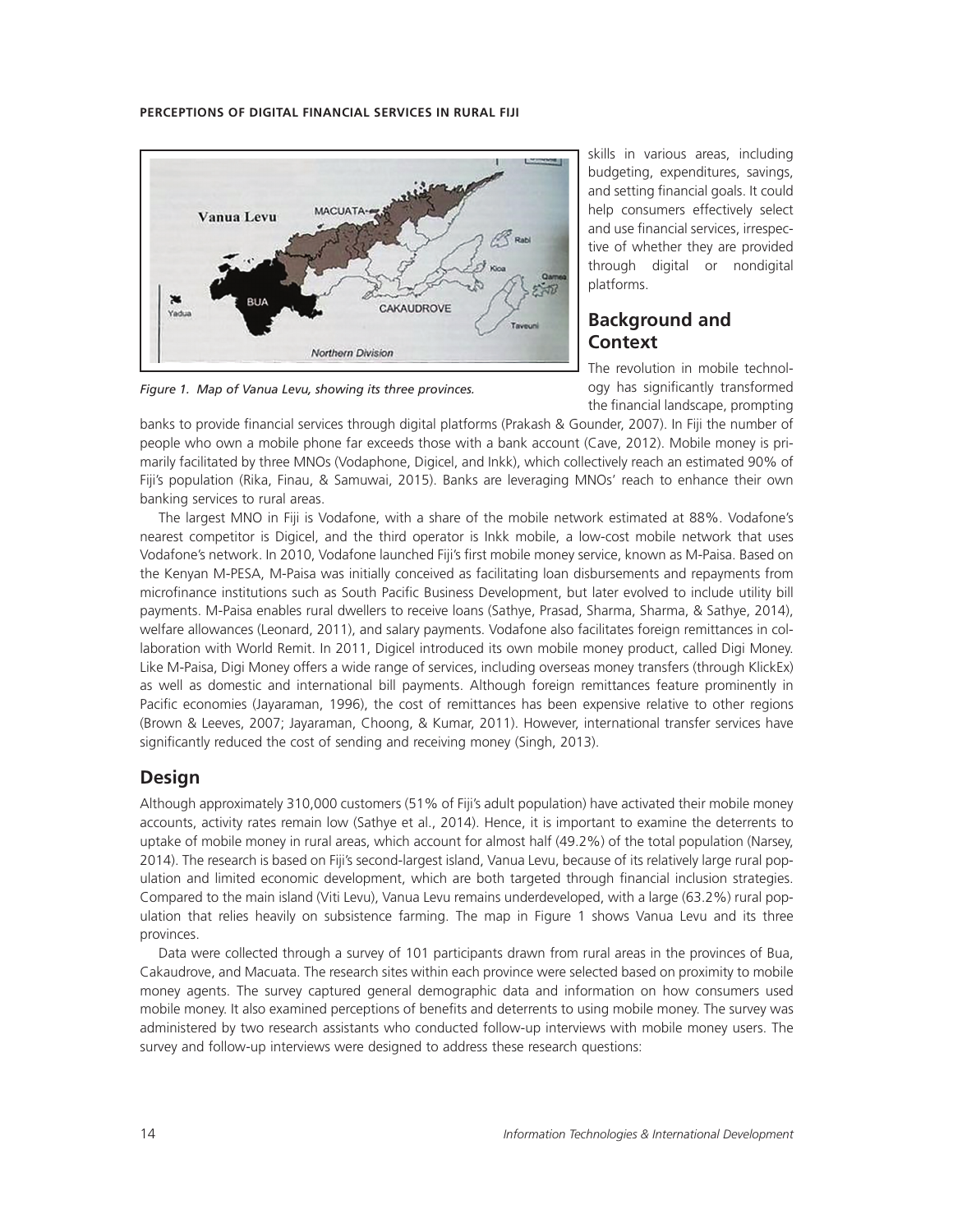| Ethnicity |  | Gender |   | Aae |                                           |  |  | <b>Highest Education Level</b> |  |  |  |     |
|-----------|--|--------|---|-----|-------------------------------------------|--|--|--------------------------------|--|--|--|-----|
|           |  |        | M |     | $<$ 21 21–30 31–40 41–50 51–60 P S        |  |  |                                |  |  |  |     |
| 78%       |  |        |   |     | 22% 44% 56% 3% 26% 35% 25% 11% 6% 25% 33% |  |  |                                |  |  |  | 36% |

*Table 1. Demographic Information about Participants.*

*Key: T iTaukei, I Indo-Fijian; F Female, M Male; P Primary, S Secondary, T Tertiary, V Vocational.*

*Table 2. Average Weekly Household Income.*

| Below \$100 | $$100 - 200$ | \$201-300 | <b>Over \$300</b> |
|-------------|--------------|-----------|-------------------|
| 16%         | 50%          | 26%       | 8%                |

- *Q1:* What do rural users perceive as the main benefits of using digital financial services delivered through *a mobile platform?*
- Q2: What do rural users perceive as the main deterrents to using digital financial services delivered *through a mobile platform?*

The responses were entered into an Excel spreadsheet and analyzed using SPSS software. The findings are presented in the Analysis and Discussion section of this article.

Table 1 presents the participants' demographic details. In terms of ethnicity, most participants were iTaukei (78%), which is consistent with the overall population in rural Vanua Levu. Although there is a well-established difference in the use of money and other forms of exchange by the major ethnic groups in Fiji (see Brison, 2007), little is known about their perceptions and use of DFS. The sample included a slightly higher proportion of males (56%) than females (44%). Most participants (97%) were in the productive range of 21–60 years old, so they could be expected to earn income and use DFS. Ninety-four percent of the participants reported progressing beyond primary school; thus, they could be expected to possess sufficient literacy and numeracy skills to use DFS.

Table 2 presents information on household income.<sup>4</sup> The sample generally consisted of low-income earners, with 92% earning \$300 or less per week, placing them below the annual income tax threshold of \$16,500. Half the participants earned between \$100 and \$200<sup>5</sup> a week, which is broadly equivalent to Fiji's minimum hourly wage of \$2.33.

## **Analysis and Discussion**

In the survey questionnaire, participants were presented with potential benefits and deterrents related to DFS adoption. The factors were derived from the literature, and participants were asked to score each factor on a five-point Lickert scale, where 1 represented strong disagreement and 5 represented strong agreement. The mean scores and summarized responses are presented in Table 3 (for deterrents) and Table 5 (for benefits).

We also tested for significant differences in perceived benefits and deterrents based on participants' characteristics. Significance can be conducted using parametric or nonparametric tests; however, parametric tests can only be used when the data follow a normal distribution. The Shapiro-Wilk test indicated the data were not normally distributed;<sup>6</sup> therefore, we used nonparametric tests: the Mann-Whitney U Test for variables with only two categories (gender and ethnicity) and the Kruskall Wallis Test for variables with more than two categories (age, education, income, and financial literacy). Tables 4 and 6 present the p-values of the tests of significance for deterrents and benefits, respectively.

*<sup>4.</sup> Unless otherwise stated, all amounts are stated in Fiji dollars.*

*<sup>5.</sup> Approximately AU\$55 to AU\$110.*

*<sup>6.</sup> The test produced a p-value of 0.0134, which is less than the chosen alpha of 0.05, indicating the data are not normally distributed.*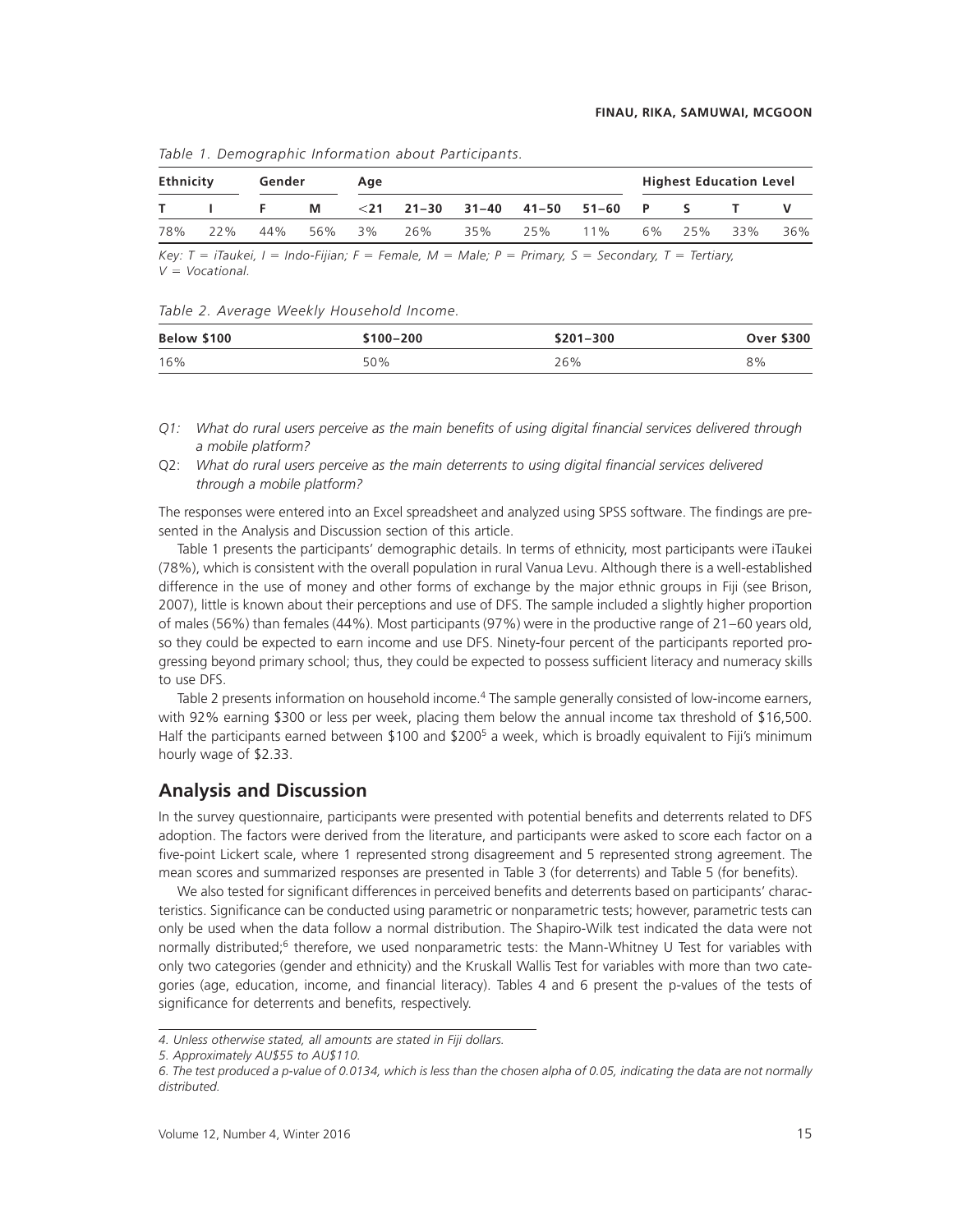|                               | Costly | <b>Risky</b> | Language Difficulty | <b>Technical Difficulty</b> | <b>Not Necessary</b> |
|-------------------------------|--------|--------------|---------------------|-----------------------------|----------------------|
| Mean score (out of 5)         | 3.3    | 2.6          | 2.6                 | 2.5                         | 2.6                  |
| Strongly agree                | 10%    | 3%           | $0\%$               | $1\%$                       | 3%                   |
| Agree                         | 40%    | 15%          | 16%                 | 14%                         | 12%                  |
| Neither agree nor<br>disagree | 28%    | 32%          | 36%                 | 27%                         | 31%                  |
| <b>Disagree</b>               | 19%    | 41%          | 43%                 | 50%                         | 48%                  |
| Strongly disagree             | 4%     | 10%          | 6%                  | 9%                          | 7%                   |

*Table 3. Perceived Deterrents to DFS.*

#### *Deterrents*

Table 3 summarizes participants' perceptions of deterrents to using DFS. In general, they did not perceive DFS as risky (51% disagree; 18% agree), difficult in terms of English (49% disagree; 16% agree), technically complicated (59% disagree; 15% agree), or unnecessary (55% disagree; 15% agree).

The strongest deterrent to using DFS was the perception that it is costly. Interestingly, 50% of participants agreed or strongly agreed that DFS were costly even though transfers via M-Paisa cost a maximum of \$1 and withdrawals cost a maximum of \$2. In general, it costs less to send money through M-Paisa than a telegraphic money order (TMO) through the post office. Of the participants who received financial literacy training from banks, only 27% perceived DFS as costly, compared to the survey average of 50% (trained and untrained customers). This could be attributed to knowledge and skills acquired from financial literacy training. For instance, some training programs included modules on comparing the cost of alternative financial products; therefore, financially literate participants may have understood how to compare the cost of mobile money versus TMOs.

The general perception that DFS are costly may also reflect some of their hidden costs. For instance, some participants reported that agents refused to disburse the full amount of funds received through mobile money, which is supported by Pickens' (2009) research in the Philippines. Moreover, in Vanua Levu customers reported that agents forced them to spend a portion of the funds they received in-store, although they wanted to use the money for other items such as school fees. Participants who have received financial literacy training from banks may be better equipped to handle such situations as they could have developed skills to distinguish between needs and wants and to exercise assertiveness by refusing demands they could not afford. Reported conflicts with agents also suggested that customers preferred to withdraw the full amount of funds received via DFS rather than saving some of it in their mobile wallets, although they are actually cheaper than a conventional bank account because they do not incur maintenance fees. Agents required users to spend money as they used their personal cash to pay them and sometimes merchants did not have enough cash on hand for customer withdrawals. Float management and lack of liquidity were the two biggest challenges agents encountered. This led to a number of outlets pulling out of the mobile money agent network as there was a perceived lack of value from providing the service.

Relative to the sample, participants who had received financial literacy training from banks registered higher levels of disagreement for DFS risk of 73%, with only 4% agreement. This suggests that these participants better understood the dual layer of security incorporated in the DFS system. Mobile phone users can restrict access to their phone through a personal identification number, and their MNO also issued a separate PIN to access DFS. The group that received financial literacy training from banks was also more inclined to perceive DFS as unnecessary. This could be explained by this group already having had access to rural banking services before DFS became available. This is plausible as banks are likely to conduct financial literacy training in communities with access to services such as rural banking, which could have included visits from staff based in a town branch. However, financial literacy training does not address language competence or technological proficiency. Therefore, it is unsurprising that this group yielded results similar to the overall sample in relation to language difficulty and technical complexity.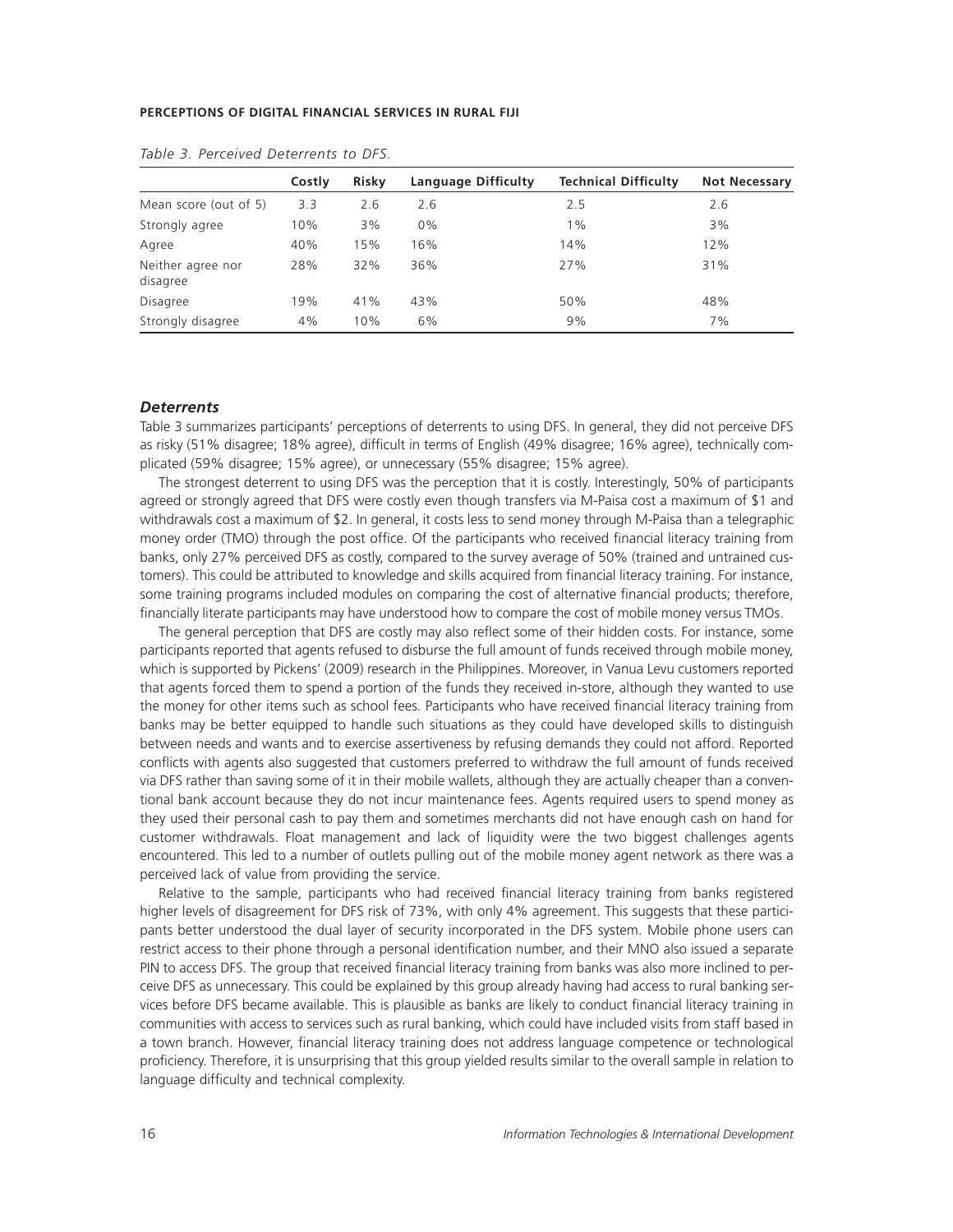|                    | Costly     | Risky     | Language<br><b>Difficulty</b> | Complicated<br>Technology | <b>Not</b><br>Necessary |
|--------------------|------------|-----------|-------------------------------|---------------------------|-------------------------|
| Ethnicity          | 0.9828     | 0.2795    | 0.3932                        | 0.0957                    | 0.4486                  |
| Gender             | 0.2207     | 0.0993    | 0.4309                        | 0.3286                    | 0.1214                  |
| Age                | 0.4776     | 0.1138    | 0.4001                        | 0.5482                    | 0.1072                  |
| Level of education | 0.0852     | 0.0803    | 0.4393                        | 0.3099                    | 0.9231                  |
| Financial training | $0.0047**$ | $0.0128*$ | 0.8138                        | 0.5428                    | $0.0298*$               |
| Income level       | 0.0957     | $0.021*$  | 0.6343                        | 0.0663                    | 0.3454                  |

#### Table 4. Significance Tests for Deterrents to DFS.

*\* Signiªcant at the 0.05 level; \*\*Signiªcant at the 0.01 level.*

|  | Table 5. Perceived Benefits of DFS. |  |  |
|--|-------------------------------------|--|--|
|  |                                     |  |  |

|                            | Safe  | Convenient | <b>Save Time</b> | <b>Save Money</b> |
|----------------------------|-------|------------|------------------|-------------------|
| Mean score (out of 5)      | 2.6   | 2.8        | 3.0              | 3.0               |
| Strongly agree             | $0\%$ | $1\%$      | 3%               | 5%                |
| Agree                      | 18%   | 31%        | 36%              | 34%               |
| Neither agree nor disagree | 34%   | 25%        | 23%              | 24%               |
| <b>Disagree</b>            | 41%   | 38%        | 34%              | 33%               |
| Strongly disagree          | 8%    | 6%         | 5%               | 5%                |

## **Benefits**

Table 5 summarizes participants' responses to the benefits of DFS. In general, they perceived savings in terms of cost (38% agreement) and time (39% agreement) as the major benefits of DFS although an equal proportion disputed these benefits. The main cost saving probably relates to transportation as some participants could have incurred significant costs traveling to town by bus or hired vehicle to access financial services. This benefit was particularly appreciated by those who used their mobile wallet to pay bills. For instance, one participant stated:

We stay too far away from town. Going to town takes hours by bus and is very expensive. Mobile [financial services] have made things easier as I have been able to receive money and make bill payments such as my SKY [television] bill using my mobile phone. (July 15, 2015)

Time savings were particularly valued by the highest income earners (89% agree), who are likely to hold senior positions in their workplaces or manage their own business. The demanding nature of their roles could explain why they regard time as an important factor. It was also significant for the youngest age group, which has been exposed to mobile technology from a young age and is accustomed to receiving information rapidly. However, time savings were less important among the oldest age group, some of whom may be retired and have fewer competing activities.

Although 32% of the participants perceived DFS as convenient, 44% disagreed and went on to explain some of the challenges they faced. Participants who had received financial literacy training from banks were more inclined (62%) to believe that DFS were inconvenient. During interviews some customers explained that agents may lack sufficient cash to service their withdrawal requests. This was not an issue with larger agents, but it could present a serious challenge to smaller and more remote retail outlets that maintain lower liquidity. In this respect the Fiji experience differs from Kenya, where Safaricom carefully monitors agents to ensure they maintain sufficient liquidity (Mas & Morawczynzski, 2009). In addition, not all survey participants valued the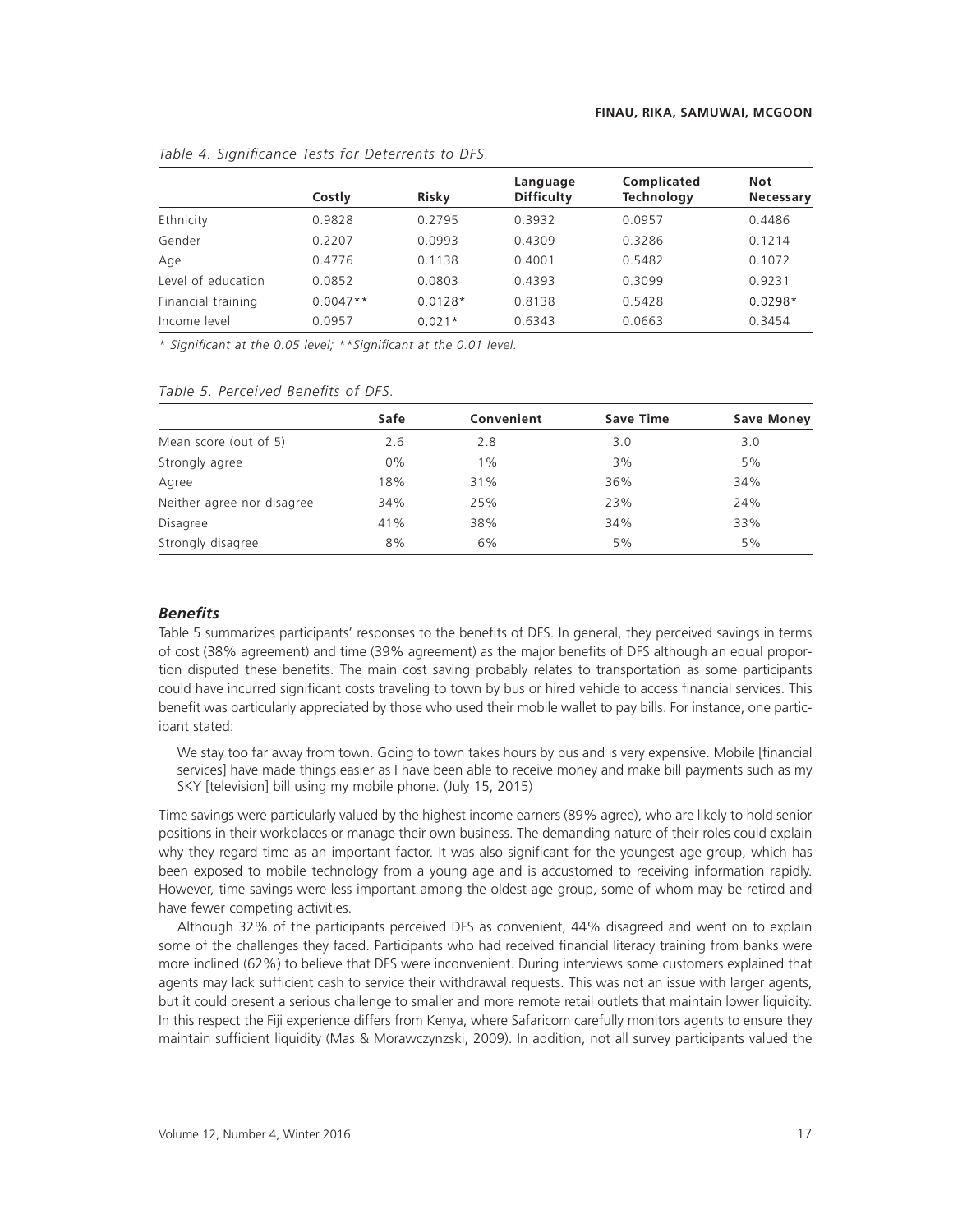|                    | Safe      | Convenient | Save Time  | <b>Save Money</b> |
|--------------------|-----------|------------|------------|-------------------|
| Ethnicity          | 0.7667    | 0.6462     | 0.3157     | 0.7830            |
| Gender             | 0.5587    | 0.9971     | 0.7871     | 0.3405            |
| Age                | 0.2288    | 0.0601     | $0.0147*$  | 0.0801            |
| Level of education | 0.3787    | 0.2473     | 0.6908     | 0.4969            |
| Financial training | 0.0850    | $0.0359*$  | $0.0011**$ | $0.0026**$        |
| Income level       | $0.0128*$ | 0.0557     | $0.0299*$  | 0.1016            |

| Table 6. Significance Tests for Benefits of DFS. |  |  |
|--------------------------------------------------|--|--|
|--------------------------------------------------|--|--|

\*Significant at the 0.05 level; \*\*Significant at the 0.01 level.

ability to conduct transactions using their mobile phones on a 24-hour basis. One participant provided the following explanation for preferring not to make payments using her mobile phone:

Original text (iTaukei language)

*Vei au na lako i taoni, e dua na ka levu saraga. Cava meu vakayagataka kina noqu talevoni meu sausaumi kina?*

English translation

To me, going to town is a really big event. Why should I use my phone to make those payments?

The participant considered a day in town as a treat and a contrast to mundane village life. Apart from paying bills, each trip to town could also provide villagers an opportunity to socialize with friends and feel connected to the outside world. Rural dwellers who do not have regular employment do not place much premium on convenience; however, perceptions may differ in urban areas and among those with regular employment.

While perceptions of convenience, cost savings, and time savings were somewhat normally distributed, only 18% of participants perceived DFS as safe; 49% did not. This seems to contradict their responses to deterrents to using DFS and the perception that DFS was not risky. Based on interviews, these differences could mean that while participants did not perceive risk in "transacting" through DFS, they felt unsafe "storing" money in their mobile wallet. This was due to a fear that any stored funds would be lost if their phone was stolen or lost, despite a two-point security system. However, the highest income earners perceived DFS as particularly safe (67% compared to 18%) and as their transactions involved higher amounts, this suggests they have confidence in this aspect of the service.

# **Conclusion**

This article makes several important observations. First, the implicit costs of DFS incurred by recipients, as opposed to senders in Kenya (Kusimba et al., 2013), appear to be the major deterrent to DFS adoption among rural communities in Vanua Levu. Although the explicit cost of sending and receiving money through DFS is relatively low compared to conventional methods such as TMOs, consumers may incur implicit costs because agents refuse to disburse cash unless consumers first spend a minimum amount in-store. The negative experience of not receiving the full value of their remittances may discourage consumers from using mobile phones to receive or send money in the future. Furthermore, consumers display a lack of trust in agents, which is consistent with research in the Philippines (Pickens, 2009). In addition, it is unethical for agents to impose these costs on consumers since MNOs already pay them a commission for each transaction. Such questionable behavior by agents indicates the need for stronger consumer protection supported by mechanisms for monitoring and redress. As a result, DFS do not always deliver the benefits associated with financial inclusion or improve convenience for consumers if agents (particularly small businesses) fail to maintain sufficient liquidity.

Second, this research extends the literature through more nuanced findings regarding safety and trust. Previous studies (Duane et al., 2014) have documented that consumers will not use mobile money to make payments unless they regard it as safe. Although consumers in rural Vanua Levu do not perceive DFS as a risky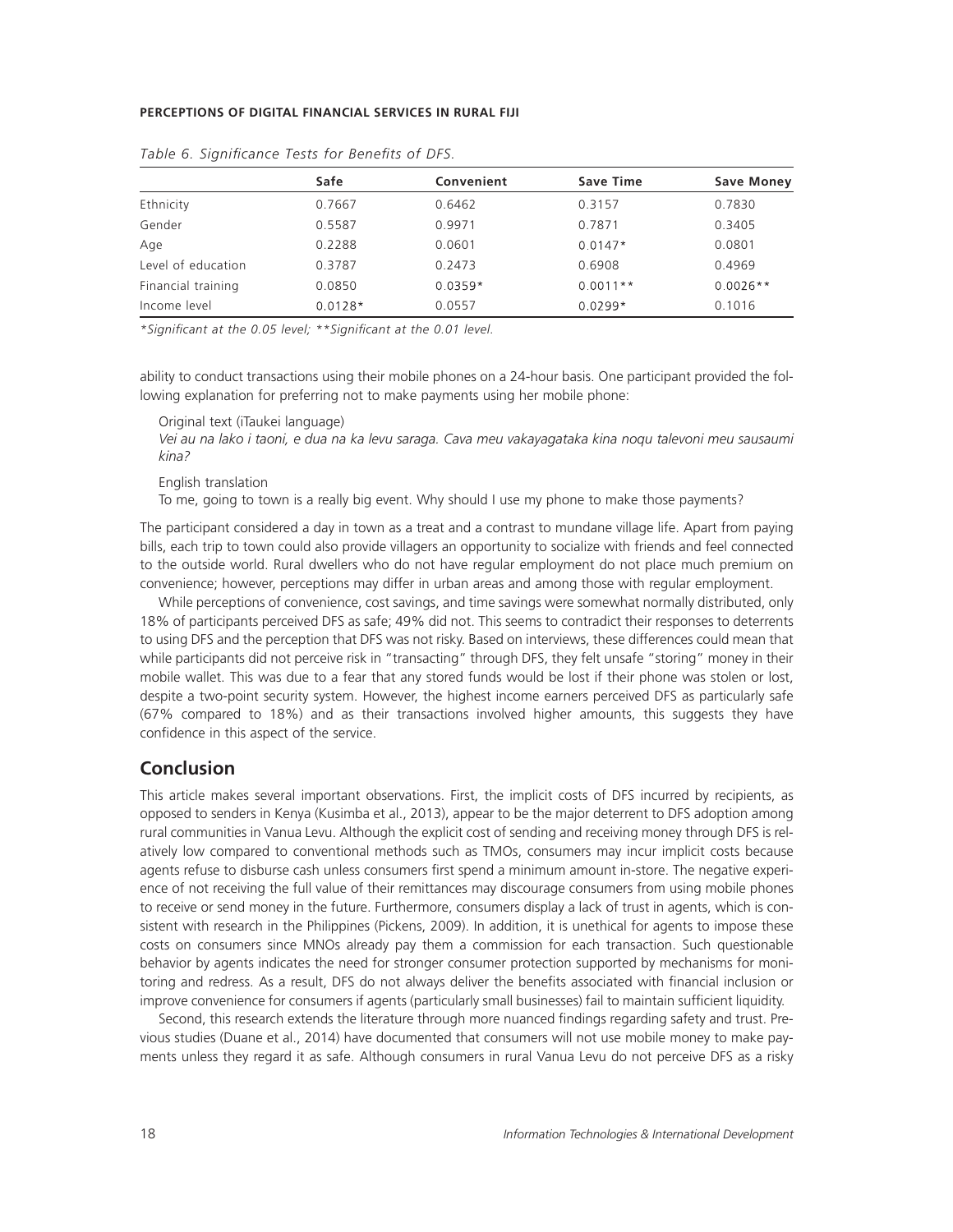medium for financial transactions, they do perceive mobile wallets as unsafe due to a limited understanding of the dual layer of protection available to them. Consequently, they are reluctant to use their mobile wallets as a savings mechanism. In addition, many consumers still have a "traditional" mindset that leads them to withdraw all the money from their mobile account as soon as it is received. This highlights a major difference between mobile money (which permits consumers to save money in a mobile wallet) and TMOs (which lack this capability). Consumers who have used TMOs for many years are conditioned to withdrawing the full value of remittances. Furthermore, very low income levels may impose challenges in setting money aside for savings. Collectively, these issues indicate that the intended benefits of financial inclusion strategies may not be realized without consumer education and financial literacy training. In particular, consumers need reassurance as to the safety of mobile wallets, knowledge about the importance of personal savings, and skills to develop a savings habit.

Third, the findings demonstrate that financial literacy training may mediate perceptions of DFS. In particular, consumers who received financial literacy training from banks were able to more accurately evaluate the explicit costs of DFS and better understand the mechanisms for reducing risk through DFS. Therefore, financial literacy training plays an important role in reducing the perceived deterrents to DFS.

Finally, this article extends the literature by highlighting demographic factors that may influence consumers' perceptions regarding DFS' benefits. In relation to age, younger consumers may appreciate the time saved by using DFS because they have grown up with technology (Jaradat & Al-Mashaqba, 2014) and are used to quick response times. However, older consumers who lack full-time employment may place less importance on time savings because they have more time to spare. Perceptions also differ on the basis of income. Higher income earners may appreciate time savings because they occupy senior roles in their workplace or manage their own business. They also value safety because they engage in higher value transactions. Interestingly, this research found that ethnicity, gender, and general education levels do not significantly affect perceptions of DFS among the sample group. ■

Glen Finau, Assistant Lecturer, School of Accounting and Finance, University of the South Pacific, Fiji. finau\_g@usp.ac.fj

Nacanieli Rika, Senior Lecturer, School of Accounting and Finance, University of the South Pacific, Fiji. nacanieli.rika@usp.ac.fj

Jale Samuwai, PhD student, School of Accounting and Finance, University of the South Pacific, Fiji. jale.samuwai@usp.ac.fj

**James McGoon,** Analyst, The Reserve Bank of Fiji. james.m@rbf.gov.fj

## **References**

- Abraham, R. (2007). Mobile phones and economic development: Evidence from the fishing industry in India. *Information Technologies & International Development, 4*(1), 5–17.
- Aker, J. C., & Mbiti, I. M. (2010). *Mobile phones and economic development in Africa* (Center for Global Development Working Paper, no. 211). Retrieved from http://www.cgdev.org/files/1424175\_file\_Aker Mobile\_wp211\_FINAL.pdf
- Alliance for Financial Inclusion. (2010). *Financial inclusion measurement for regulators: Survey design and implementation.* Retrieved from http://www.afi-global.org/sites/default/files/afi policypaper datameasurement\_en.pdf
- Beshouri, C., Chaia, A., Cobert, B., & Gravråk, J. (2010). Banking on mobile to deliver financial services to the poor. *Global Financial Inclusion,* Fall, 24–31. Retrieved from https://www8.gsb.columbia.edu/ leadership/sites/leadership/files/Global\_Financial\_Inclusion.pdf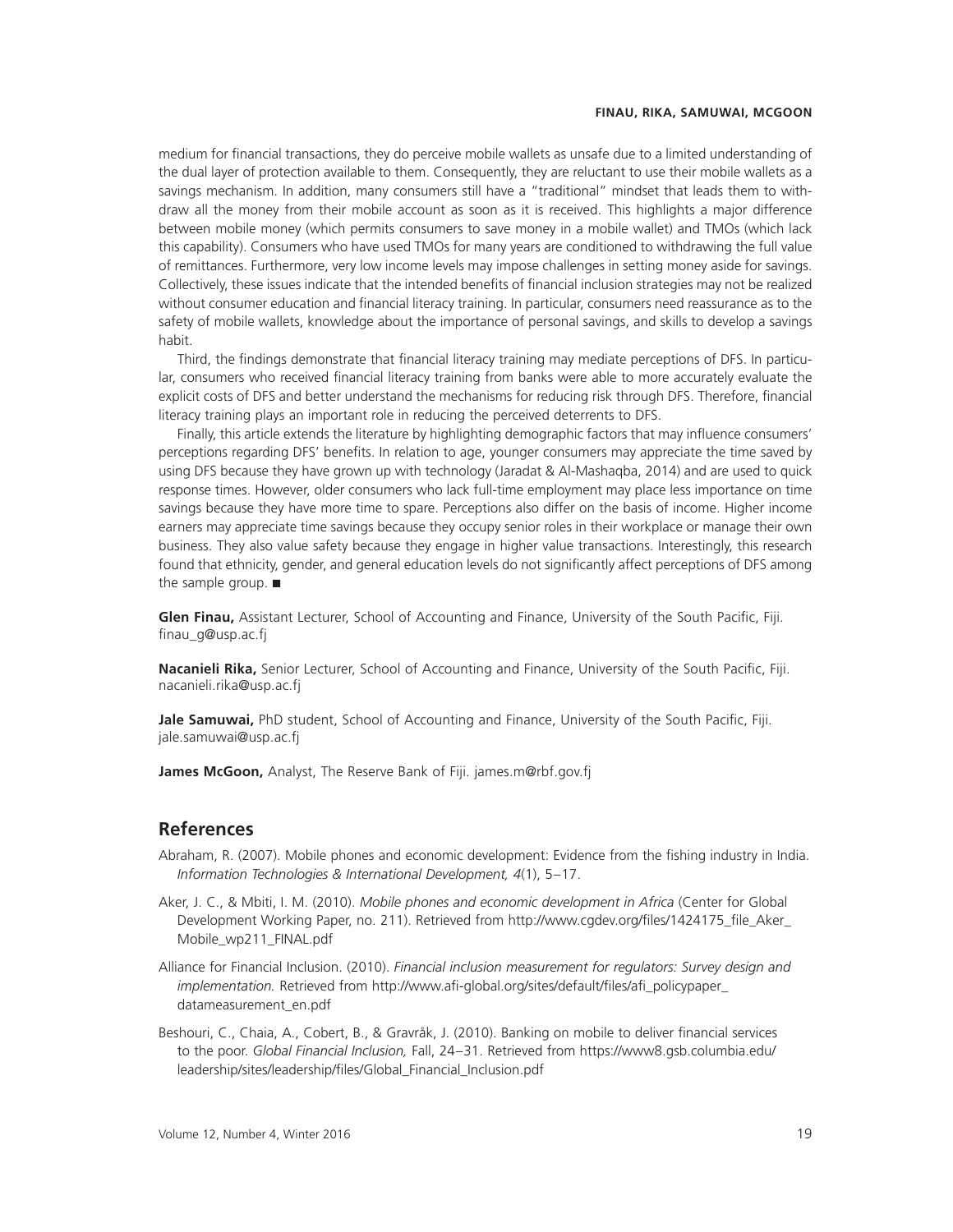- Bouman, F. J. A., & Houtman, R. (1988). Pawnbroking as an instrument of rural banking in the Third World. *Economic Development and Cultural Change, 37*(1), 69–89.
- Brison, K. (2007). *Our wealth is loving each other: Self and society in Fiji.* Plymouth, UK: Lexington Books.
- Brown, R. P. C., & Leeves, G. (2007). *Impacts of international migration and remittances on source country household incomes in small island states: Fiji and Tonga* (Discussion Paper No. 347). Brisbane, Australia: School of Economics, The University of Queensland.
- Cave, D. (2012). *Digital islands: How the Pacific's ICT revolution is transforming the region*. Retrieved from Lowy Institute for International Policy at http://www.lowyinstitute.org/publications/digital-islands-howpacifics-ict-revolution-transforming-region
- Chatain, P-L., Zerzan, A., Noor, W., Dannaoui, N., & de Koker, L. (2011). *Protecting mobile money against ªnancial crimes: Global policy challenges and solutions.* Washington, DC: International Bank for Reconstruction and Development & World Bank. Retrieved from https://openknowledge.worldbank.org/ bitstream/handle/10986/2269/600600PUB0ID181Mobile09780821386699.pdf?sequence-1
- Donner, J., & Tellez, C. A. (2008). Mobile banking and economic development: Linking adoption, impact, and use. *Asian Journal of Communication, 18*(4), 318–332.
- Duane, A., O'Reilly, P., & Andreev, P. (2014). Realising m-payments: Modelling consumers' willingness to m-pay using smart phones. *Behaviour & Information Technology, 33*(4), 318–334.
- Horst, H. A., & Taylor, E. B. (2014). The role of mobile phones in the mediation of border crossings: A study of Haiti and the Dominican Republic. *The Australian Journal of Anthropology, 25*(2), 155–170.
- Hughes, N., & Lonie, S. (2007). M-PESA: Mobile money for the "unbanked" turning cellphones into 24-hour tellers in Kenya. *Innovations, 2*(1–2), 63–81.
- Jack, W., & Suri, T. (2011). *Mobile money: The economics of M-PESA* (NBER Working Paper No. 16721). Cambridge, MA: National Bureau of Economic Research. Retrieved from http://www.nber.org/papers/ w16721
- Jaradat, M. R. M., & Al-Mashaqba, A. M. (2014). Understanding the adoption and usage of mobile payment services by using TAM3. *International Journal of Business Information Systems, 16*(3), 271–296.
- Jayaraman, T. K. (1996). *Financial sector in Fiji: Some empirical evidence of financial deepening. Sydney, Aus*tralia: Centre for South Pacific Studies, University of New South Wales.
- Jayaraman, T. K., Choong, C. K., & Kumar, R. (2011). Role of remittances in small Pacific Island economies: An empirical study of Fiji. *International Journal of Economics and Business Research, 3*(5), 526–542.
- Jenkins, B. (2008). *Developing mobile money ecosystems.* Washington, DC: International Finance Corporation & Harvard Kennedy School.
- Kendall, J., Maurer, B., Machoka, P., & Veniard, C. (2011). An emerging platform: From money transfer system to mobile money ecosystem. *Innovations, 6*(4), 49–64.
- Kusimba, S., Chaggar, H., Gross, E., & Kunyu, G. (2013). *Social networks of mobile money in Kenya* (IMTFI Working Paper 2013-1). Irvine, CA: University of California, Irvine Institute of Mobile Money, Technology and Financial Inclusion.
- Leonard, M. (2011). *G2P: Expanding financial inclusion in the Pacific report*. Retrieved from http://www .uncdf.org/sites/default/files/Documents/pfip\_g2p\_1\_0.pdf
- Mas, I., & Morawczynski, O. (2009). Designing mobile money services lessons from M-PESA. *Innovations, 4*(2), 77–91.